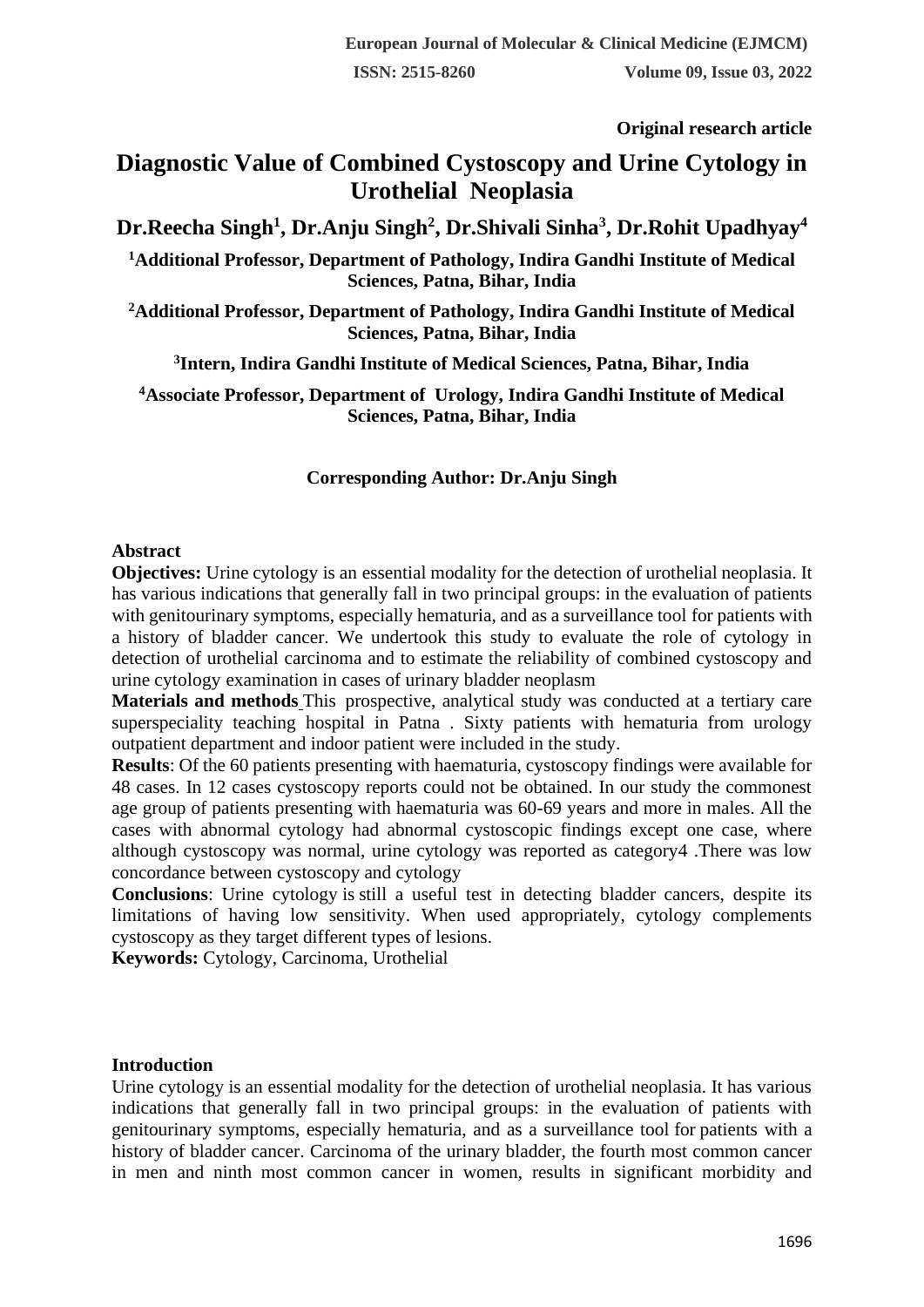**ISSN: 2515-8260 Volume 09, Issue 03, 2022**

mortality<sup>1</sup>. It has excellent specificity with few false-positive cases. The chronic nature of bladder cancer necessitates long-term surveillance in patients after initial diagnosis.

Early diagnosis of the bladder cancer is very difficult because there is no distinct associated symptom.<sup>2</sup> Hematuria is one of the most common presenting symptom; however, 90% of individuals with hematuria do not have bladder cancer.<sup>3</sup> Cystoscopy has been proven quite successful in surveillance and follow-ups of patients with previously diagnosed bladder cancer. In conjunction with cystoscopy, urine cytopathology helps identify precancerous and cancerous cells in the urine. Urinary cytology has relatively high specificity, especially in detecting carcinoma in situ and high-grade, flat lesions that can be difficult to detect oncystoscopy.4,5

#### **Aims and Objectives**

To evaluate the role of cytology in detection of urothelial carcinoma in patients presenting with haematuria and as a surveillance tool for patients with a history of bladder cancer To estimate the reliability of combined cystoscopy and urine cytology examination in cases of urinary bladder neoplasm

#### **Methodology:**

Type of study and study design :It is a prospective , analytical study.

Study population: This study was conducted at a tertiary care superspeciality teaching hospital in Patna over a period of two months

Sample size: 60 cases were included

Inclusion criteria: Patients with hematuria, any age, and any gender from urology outpatient department and indoor patient were included in the study.

Exclusion criteria: Abdominal mass, history of prostatism, urinary tract infection, anorexia, weight loss, or proteinuria were excluded in the study.

#### **Specimen collection and Handling**

The types of cytologic specimens were as follows: voided urine and catheterized urine.

#### **Urine Cytology-**Procedural Overview

Voided urine cytology is the standard noninvasive method for diagnosis in the detection of bladder carcinoma. Cytology is used to assess morphologic changes in intact cells. Exfoliated urothelial cells are viewed using microscopy. At least 100 mL of a freshly voided specimen is usually sufficient for urine cytology.

The first morning sample were not used, because cells sitting in the urine overnight tend to become distorted and are difficult to analyze. If the urine is very dilute, the number of cells may be insufficient, necessitating a larger urine volume.

Catheterized specimens were labeled as such, as cellular findings may be altered by instrumentation. Laboratory specimen preparation methods include cytocentrifugation where aliquots of urine was centrifuged to concentrate the cells, as urine normally contains few cells. The slides were stained by the Papanicolaou method and examined under a light microscope. By this method, the cytoplasm of transitional cells stained greenish-blue and the nuclei are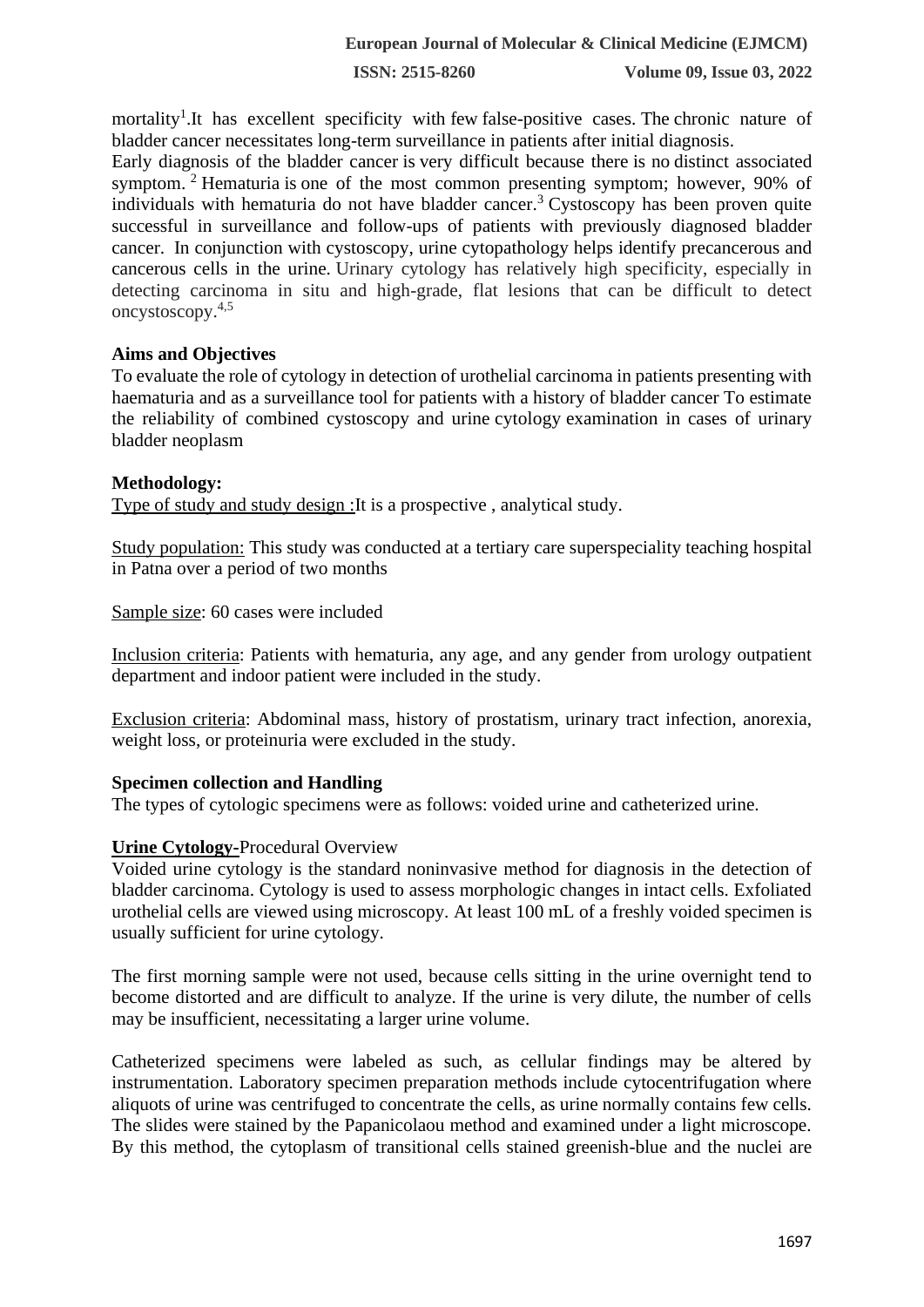**ISSN: 2515-8260 Volume 09, Issue 03, 2022**

purple. If malignancy was reported, the degree of cellular atypia and other cytologic features were noted.

Cytology specimens were interpreted without access to any clinical information.

Urine cytology Reports were scored as following

- : 0 = inadequate or no specimen
- $1 = \text{benign}$
- $2 =$  atypical probably benign
- $3 =$  atypia of uncertain significance
- $4 =$  atypia suspicious of malignancy
- $5 =$  malignant.

We considered the urothelial cells in voided specimens as atypical when they exhibited a nuclear/ cytoplasmic (N/C) ratio exceeding 50%.<sup>7</sup> The atypical, reactive category was reserved for the atypical cases, in which the cells were in cell clusters and had bubbly cytoplasm with intact and smooth nuclear membranes, with a conspicuous nucleolus. On the other hand, the atypical, unclear category was used when the urothelial cells, even if single or few, appear to be degenerated but display a high N/C ratio, intact and irregular nuclear membranes with clumpy chromatin and/or a dark India ink chromatin pattern

#### Cystoscopy

Cystoscopy, a relatively short, minimally traumatic office procedure performed with local urethral anesthesia, Cystoscopy is the primary modality for the diagnosis of bladder carcinoma because of its low risk . Men were evaluated with a flexible cystoscope. In women, cystoscopy was performed using a flexible cystoscope or a rigid cystoscope because the female urethra is relatively straight.

Ethical considerations: Institutional Ethics Committee (IEC) approval was obtained by the Institute ethical committee (Ref No. 815/ Acad /dated 25. 07. 2017)

#### **Observations and Results**:

Of the 60 patients presenting with haematuria, cystoscopy findings were available for 48 cases. In 12 cases cystoscopy reports could not be obtained. In our study the commonest age group of patients presenting with haematuria was 60-69 years and more in males. **( Table 1).** Of the 60 patients, 18 were known cases of bladder cancer on follow up, of which in 8 cases no cystoscopy reports were available, remaining 10 cases had abnormal cystoscopy , and 5 cases showed positive findings on urine cytology( 2 cases- category 3; and 3 cases – category 5)

All the cases with abnormal cytology had abnormal cystoscopic findings except one case, where although cystoscopy was normal, urine cytology was reported as category4.

Scoring was done for urine cytology reports, cases were categorized into category 0 to 5. In our study, 4 (6.7%) patients were in category 0 (Inadequate or no specimen) as the smears showed few degenerated cells only without adequate urothelial cells. 44 (73.3%) patients were in category 1 (benign). Non e of the cases were in category 2( atypical probably benign) , 2 (3.3%) patients were in category 3 ( atypia of uncertain significance ), 3 (5%)patients were in category 4 ( atypia suspicious of malignancy) and 7 (11.7%) patient was in category 5 (malignant). **(Table-2, Fig 2). (Fig3)** There was low concordance between cystoscopy and cytology **(Tables 3 & 4).**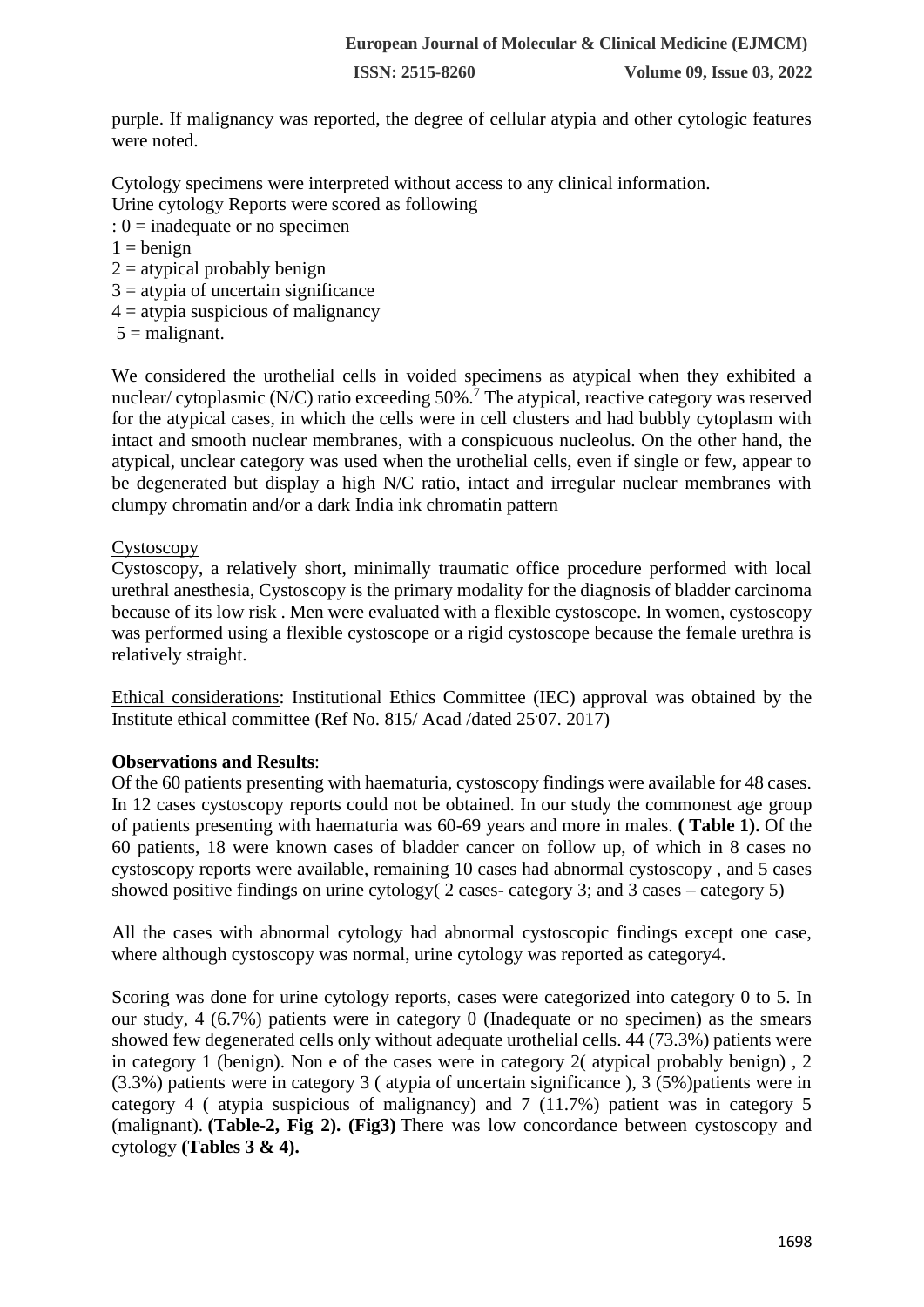| ~~~~~~ <del>~</del> ~ |                |                |  |  |  |
|-----------------------|----------------|----------------|--|--|--|
| Age (yrs)             | $\mathbf{M}$   | $\mathbf F$    |  |  |  |
| 15-29                 | $\overline{2}$ |                |  |  |  |
| 30-39                 |                |                |  |  |  |
| 40-49                 | 3              | 3              |  |  |  |
| 50-59                 | 13             | 3              |  |  |  |
| 60-69                 | 16             | $\overline{4}$ |  |  |  |
| 70-79                 | 8              | 3              |  |  |  |
| 80-90                 | $\overline{2}$ |                |  |  |  |

#### **Table1: Age and sex distribution of patients with haematuria.**

**Table 2: Urine cytology reports- Scoring ( n=60 )**

| <b>Diagnostic Category</b>             | <b>Number of cases</b> | % of cases |
|----------------------------------------|------------------------|------------|
| $0 =$ inadequate or no specimen        |                        | 6.7%       |
| $1 = \text{benign}$                    | 44                     | 73.3 %     |
| $2 =$ atypical probably benign         |                        |            |
| $3 =$ atypia of uncertain significance | 2                      | 3.3%       |
| $4 =$ atypia suspicious of malignancy  | 3                      | 5%         |
| $5 =$ malignant                        |                        | 11.7%      |



**Graph 1:**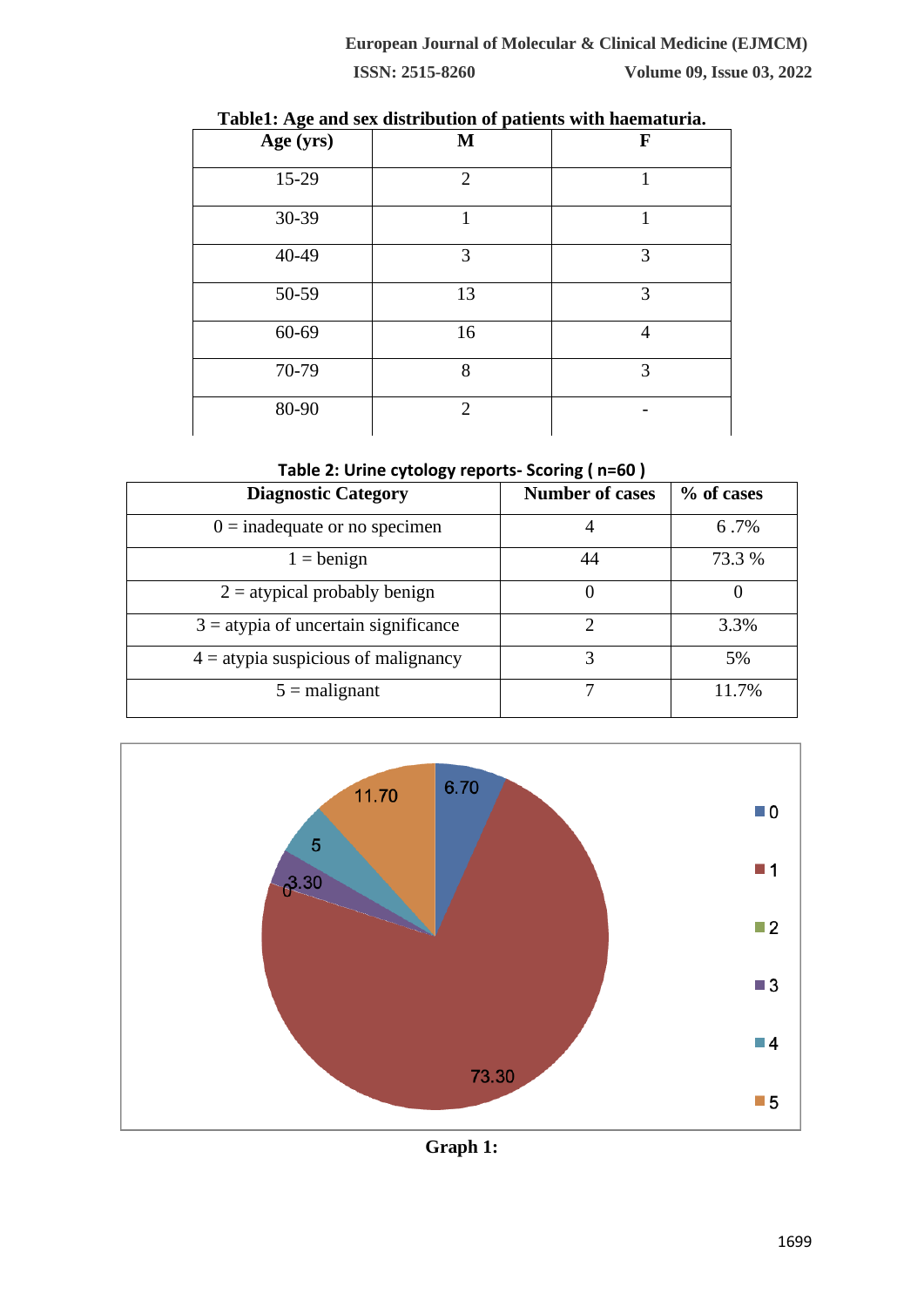**Abnormal cystoscopy Normal cytology** Number of cases 27 27 27 Normal cystoscopy | Normal cytology Number of cases 8 8 8 Abnormal cystoscopy | Abnormal cytology Number of cases 12 12 12 Normal cystoscopy | Abnormal cytology Number of cases  $\begin{vmatrix} 1 & 1 \\ 1 & 1 \end{vmatrix}$  1





#### **Legends**

 $3A \& B = A$ typia suspicious of malignancy Photomicrograph showing urothelial cells with moderate nuclear enlargement and nuclear irregularity (Smear, Pap 400x magnification)  $3C =$  Malignant Photomicrograph showing urothelial cells with moderate to marked nuclear enlargement and nuclear irregularity (Smear, Pap 400x magnification)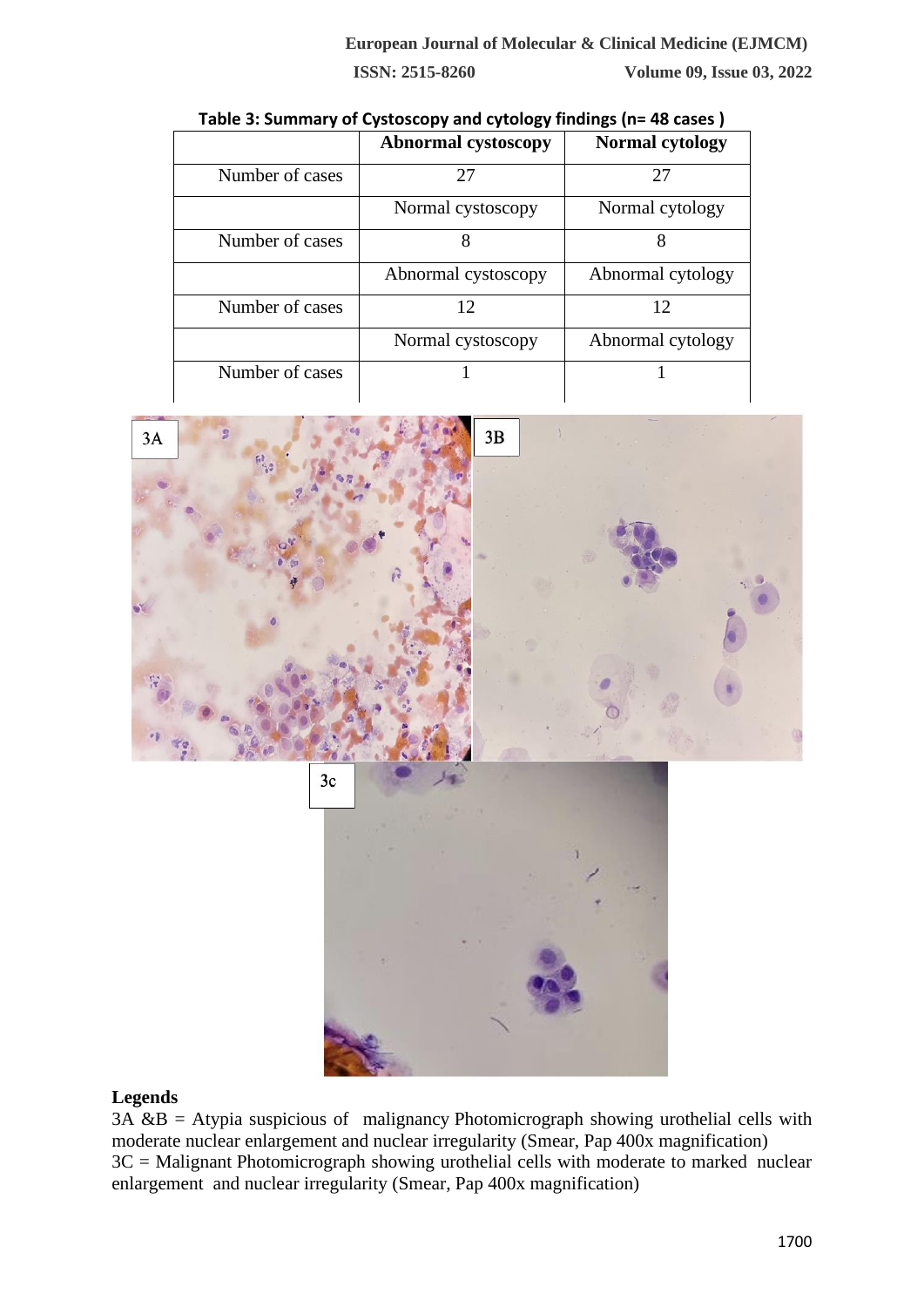**ISSN: 2515-8260 Volume 09, Issue 03, 2022**

|            |          | Cytology |        | Total |
|------------|----------|----------|--------|-------|
|            |          | Abnormal | Normal |       |
| Cystoscopy | Abnormal | 12       | 27     | 39    |
|            | Normal   |          | 8      | q     |
| Total      |          | 13       | 35     | 48    |

| Table 4: Agreement between Cystoscopy findings and urine cytology (n=48 cases) |  |  |
|--------------------------------------------------------------------------------|--|--|

Percentage agreement = 41.67%.

Kappa coefficient is 0.09 which indicates there is poor agreement betweenthe cytology and cystoscopy.

#### **Discussion:**

Most patients with bladder cancer present with gross or microscopic haematuria. Cystoscopy aided by cytology is the mainstay for the diagnosis of bladder cancer. According to a study done by S. Pedamulluetal. , <sup>6</sup> positive cytology was found in 87 out of 169 cases(51%), suspicious cytology in 17 cases(10%), atypical in 2 cases(1.1%) and negative cytology in 57 out of 169 patients(34%). In our study, positive cytology was found in 7 out of 60 cases (11.7%), which is much lower than that reported by them. This could be attributed to the possibility of low grade urothelial tumors for which cytology has low sensitivity . Ideally , three sequential voided urine samples should have been processed but we processed and examined only one urine sample.

Urine cytology is a useful screening investigation in the management of urothelial carcinoma. However, a negative result does not rule out malignancy. This test lacks sensitivity for low grade superficial tumors<sup>8.</sup>

This group of tumors comprise the majority of transitional cell carcinomas.. In our study the commonest age group of patients presenting with haematuria was 60-69 years and more in males. According to Brimo et al.<sup>9</sup>, overall, the atypical category constituted 23.2% of all urine cytologic cases. Of those cases,  $59.3\%$   $(410/691)$  and  $40.7\%$   $(281/691)$  belonged to the atypical, reactive and the atypical, unclear categories, respectively and in (5.5% of cases) a malignant diagnosis was made. In a study done by Naveen Setal, $<sup>1</sup>$ </sup>

Combined cystoscopy and urine cytology had a specificity of 92.3% and a sensitivity of 100% with a necessity of cystoscopic biopsy if cytology or cystoscopy or both reported positive findings for the detection of bladder recurrence. In our study poor agreement was seen between cytology and cystoscopy, percentage agreement was 41.67%.

#### **Conclusions:**

Urine cytology is still a useful test in detecting bladder cancers, despite its limitations of having low sensitivity. This study helps us to understand the usefulness of combined cystoscopy and cytology in the diagnosis of bladder tumor. When used appropriately, cytology complements cystoscopy as they target different types of lesions. Both should be performed when suspecting urothelial neoplasia.